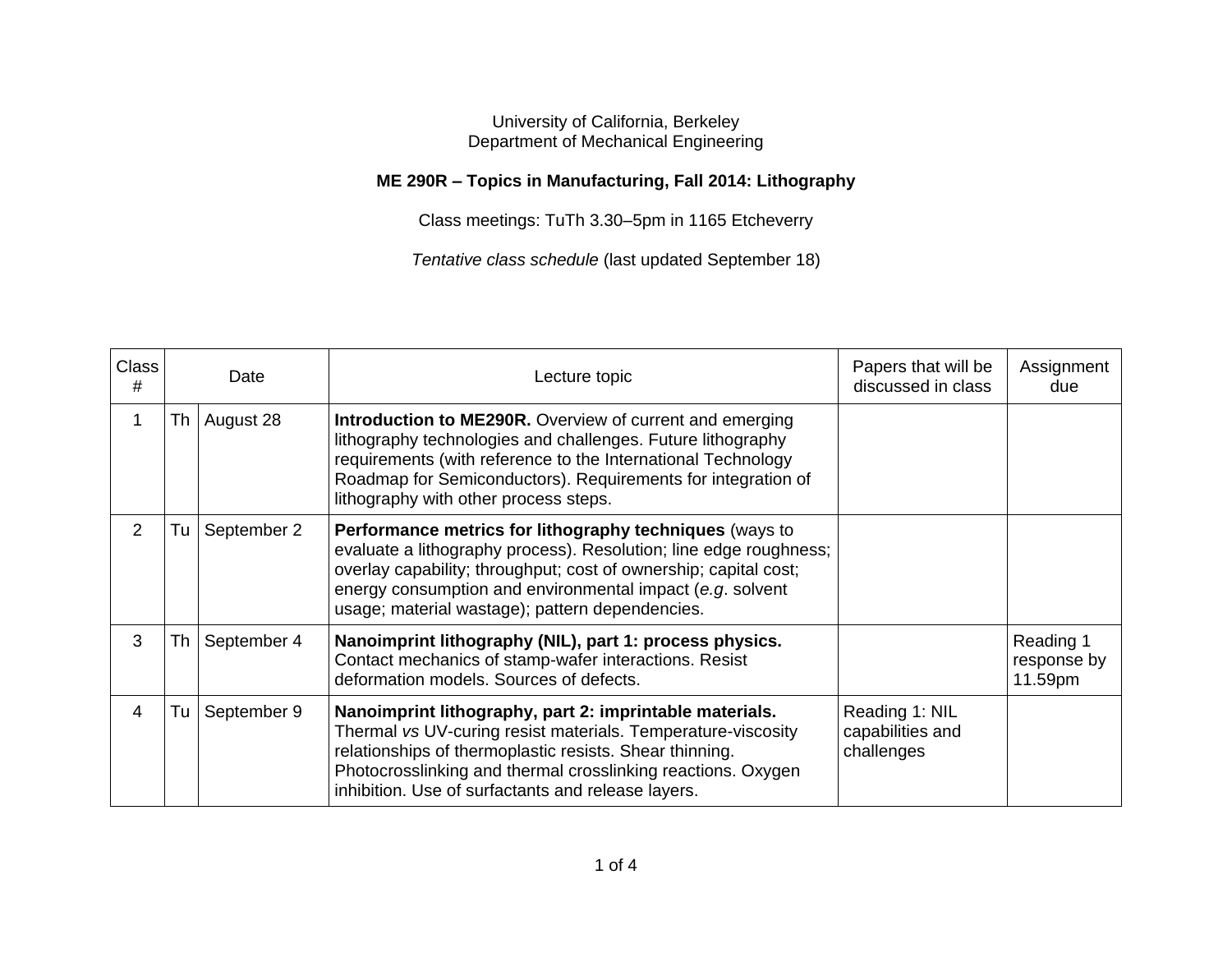| Class<br>#     |      | Date         | Lecture topic                                                                                                                                                                                                                                                                                                     | Papers that will be<br>discussed in class                                         | Assignment<br>due                                                          |
|----------------|------|--------------|-------------------------------------------------------------------------------------------------------------------------------------------------------------------------------------------------------------------------------------------------------------------------------------------------------------------|-----------------------------------------------------------------------------------|----------------------------------------------------------------------------|
| 5              | Th I | September 11 | Nanoimprint lithography, part 3: stamp fabrication<br>technologies. Materials (quartz, silicon, metallic, polymeric).<br>Intermediate stamp replication strategies. Pattern-writing<br>processes (e-beam, directed self-assembly). Seamless rollers<br>for roller-based patterning. Defect inspection approaches. |                                                                                   | Reading 2<br>response by<br>11.59pm                                        |
| 6              | Tu   | September 16 | Introduction to simulation assignment. Demonstration of NIL<br>simulation software. Example: investigation of nanoimprint-<br>friendly "dummy fill". Presentation of task. Q&A.                                                                                                                                   | Reading 2: NIL<br>defectivity, throughput<br>and stamp lifetime<br>considerations |                                                                            |
| $\overline{7}$ | Th   | September 18 | Nanoimprint lithography, part 4: machine design. Step-and-<br>flash vs whole-wafer patterning. Roll-to-roll and roll-to-plate<br>configurations. Resist dispensing methods: droplet, spin-on,<br>doctor blade. Load application: flexure; stamp-bowing<br>mechanism; air cushion press. Managing defect sources.  |                                                                                   | Reading 3<br>response by<br>11.59pm                                        |
| 8              | Tu   | September 23 | Nanoimprint lithography, part 5: applications. Photonic<br>crystal LEDs. Dual damascene dielectric imprinting. Bit-<br>patterned data storage. Flash memory. Novel memory<br>structures (e.g. by "topolithography"). Surface nanoengineering<br>(e.g. superhydrophobicity; "printing color" using plasmonics).    | Reading 3: NIL<br>applications (bit-<br>patterned media;<br>Flash memory)         |                                                                            |
| 9              | Th   | September 25 | Nanoimprint lithography, part 6: stamp compliance<br>optimization and large-area patterning. Segmented, layered,<br>and monolithic stamps. Micro-gravure. "Self-Aligned Imprint<br>Lithography".                                                                                                                  |                                                                                   |                                                                            |
| 10             | Tu   | September 30 | Guest lecture: Prof. Vivek Subramanian, Berkeley EECS.<br>Microgravure                                                                                                                                                                                                                                            |                                                                                   |                                                                            |
| 11             | Th   | October 2    | Microcontact printing. Ink transfer processes. Design of<br>stamps and sources of defects - collapse, buckling, etc. Metal<br>film peel-off patterning via rate-dependent adhesion.<br>Application example, e.g. printing transparent conductive<br>patterns.                                                     |                                                                                   | <b>Simulation</b><br>assignment<br>preparatory<br>questions<br>due 11.59pm |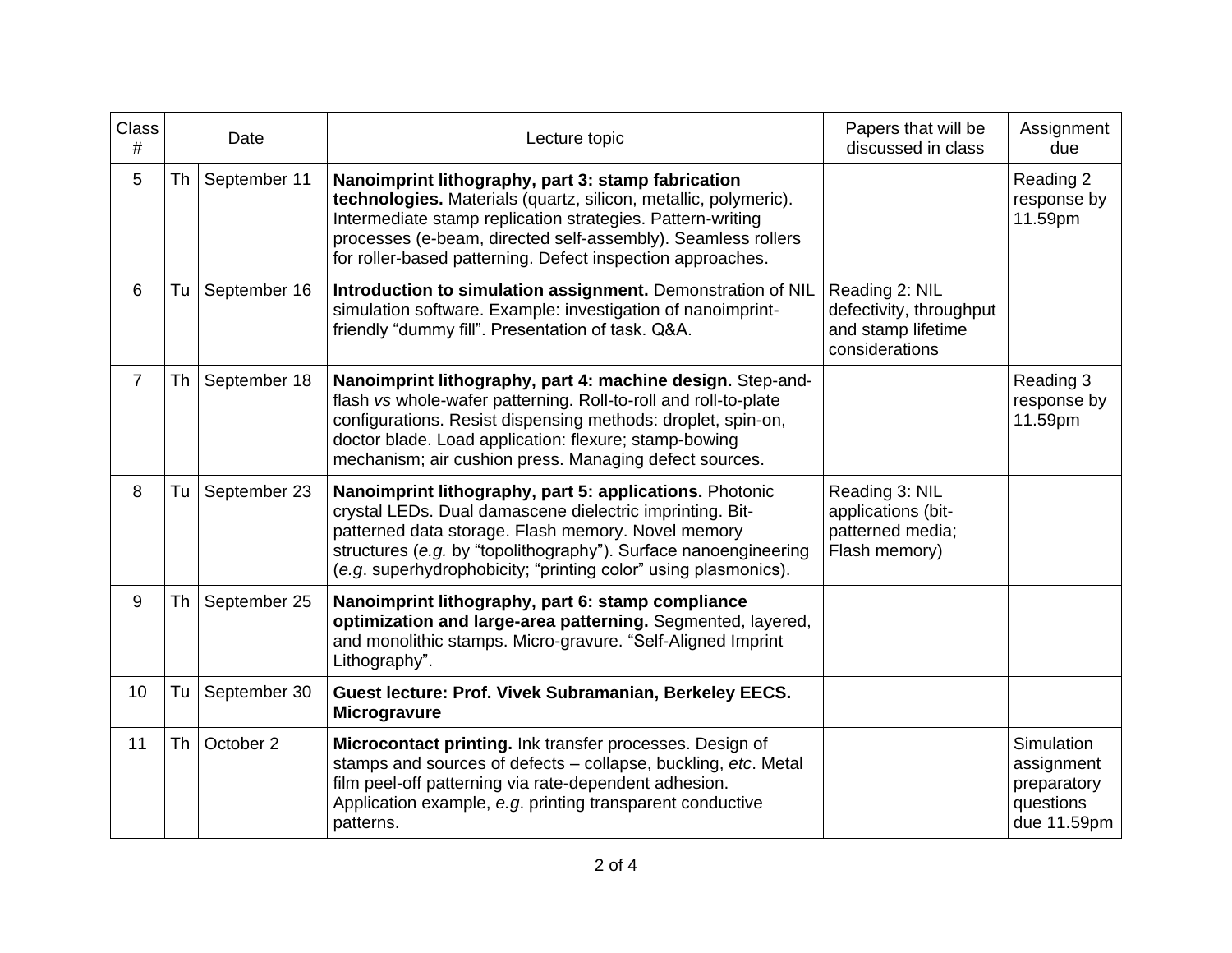| <b>Class</b><br># |    | Date       | Lecture topic                                                                                                                                                                                                                                                                                                                                                                                                                                                                    | Paper(s) that will be<br>discussed in class       | Assignment<br>due                                                                                          |
|-------------------|----|------------|----------------------------------------------------------------------------------------------------------------------------------------------------------------------------------------------------------------------------------------------------------------------------------------------------------------------------------------------------------------------------------------------------------------------------------------------------------------------------------|---------------------------------------------------|------------------------------------------------------------------------------------------------------------|
| 12                | Tu | October 7  | Lithography for MEMS and microfluidics. LIGA (very high-<br>aspect-ratio patterning); hot embossing; soft lithography.<br>Examples in microfluidics manufacturing.                                                                                                                                                                                                                                                                                                               |                                                   |                                                                                                            |
| 13                | Th | October 9  | Photolithography. Factors determining resolution (numerical<br>aperture, k, wavelength). Illumination technology. Alignment<br>methods (fiducial, moiré). Resist technology (positive,<br>negative, image reversal, contrast concepts). Resolution-<br>enhancing innovations. Double- and triple-patterning. Coloring<br>algorithms. Line cutting. Immersion lithography. Source-mask<br>optimization. Phase masks. Computational lithography (optical<br>proximity correction). |                                                   | Expressions of<br>interest in<br>pitching project<br>ideas on 10/16<br>also due by<br>11.59pm              |
| 14                | Tu | October 14 | Project idea pitches and team networking                                                                                                                                                                                                                                                                                                                                                                                                                                         |                                                   | Simulation<br>assignment<br>due 11.59pm.                                                                   |
| 15                | Th | October 16 | Extreme ultraviolet lithography. Issues: source power,<br>mask infrastructure, economics.                                                                                                                                                                                                                                                                                                                                                                                        |                                                   | Reading 4<br>response by<br>11.59pm                                                                        |
| 16                | Tu | October 21 | Scanning-beam lithographic methods. Electron-beam<br>lithography: resolution-limiting factors. Salty development.<br>Grayscale and reflow techniques. Proximity correction. Ion<br>and proton beam techniques.                                                                                                                                                                                                                                                                   | Reading 4:<br>Photolithography/EUV<br>innovations |                                                                                                            |
| 17                | Th | October 23 | Quiz. 75 minutes, open book/notes.                                                                                                                                                                                                                                                                                                                                                                                                                                               |                                                   | Reading 5<br>response and<br>project teams<br>compositions<br>$(3-5$ people<br>per team) due<br>by 11.59pm |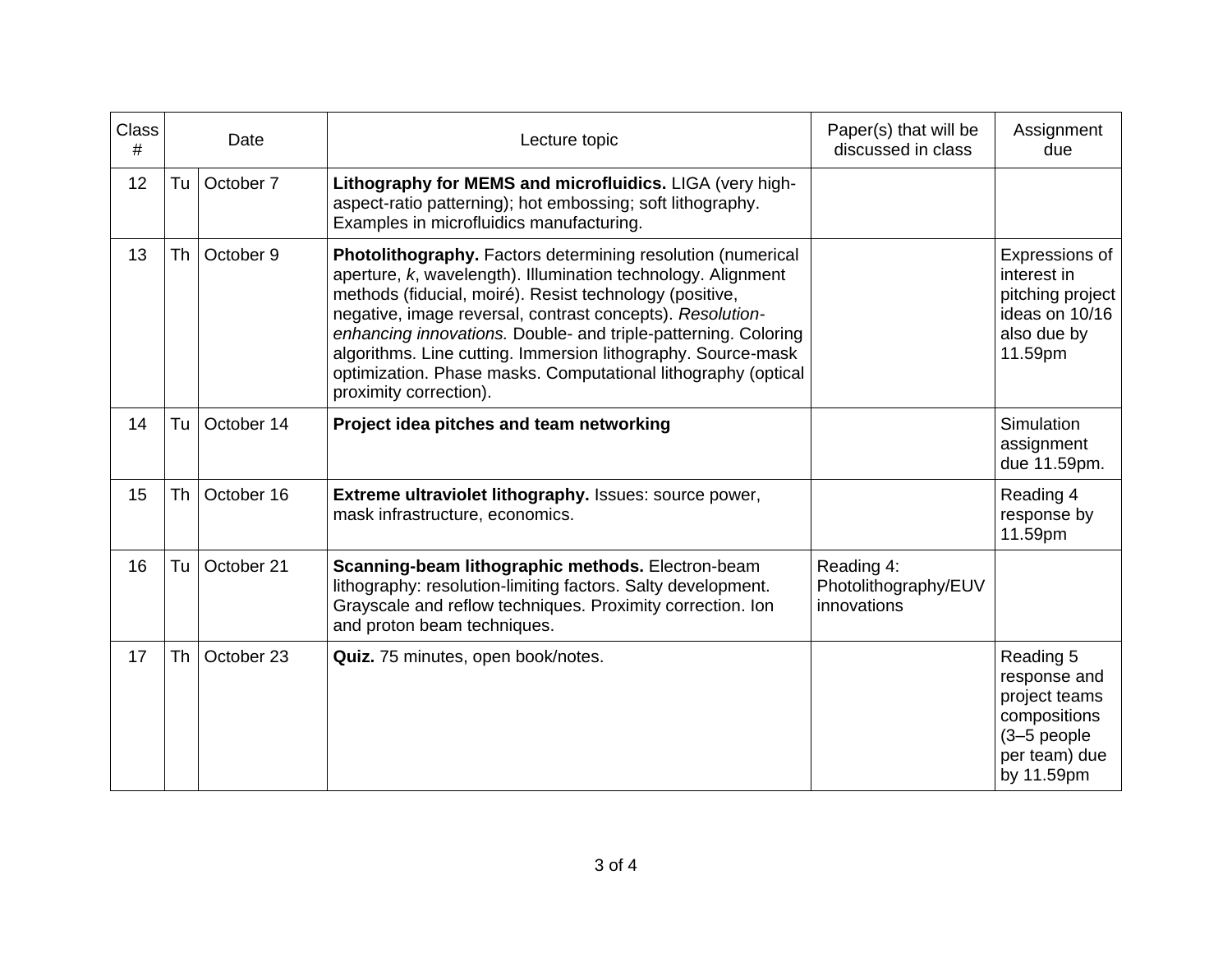| <b>Class</b><br># | Date      |             | Lecture topic                                                                                                                                                                                                                 | Paper(s) that will be<br>discussed in class                   | Assignment<br>due |
|-------------------|-----------|-------------|-------------------------------------------------------------------------------------------------------------------------------------------------------------------------------------------------------------------------------|---------------------------------------------------------------|-------------------|
| 18                | Tu        | October 28  | Directed self-assembly. Block copolymers. Scalable<br>approaches. DNA-based self-assembly.                                                                                                                                    | Reading 5: multiple e-<br>beam and directed self-<br>assembly |                   |
| 19                | Th        | October 30  | X-ray/zone-plate array lithography; near-field methods                                                                                                                                                                        |                                                               |                   |
| 20                | Tu        | November 4  | <b>Guest lecture/visit</b>                                                                                                                                                                                                    |                                                               |                   |
| 21                | Th        | November 6  | Interim project presentations                                                                                                                                                                                                 |                                                               |                   |
|                   | Tu        | November 11 | No class: Veterans' Day                                                                                                                                                                                                       |                                                               |                   |
| 22                | Th        | November 13 | Guest lecture: Christoph Peroz, Director of<br>Nanofabrication and Optical Devices, Abeam Inc., based at<br>the LBNL Molecular Foundry.                                                                                       |                                                               |                   |
| 23                | Tu        | November 18 | Panel discussion: The Future of Lithography.                                                                                                                                                                                  |                                                               |                   |
| 24                | Th        | November 20 | Emerging/specialist lithography techniques. Interference<br>lithography. "Nanoskiving". Edge-based lithography. 3D<br>lithography techniques (stereolithography, including two-photon<br>processes; holographic lithography). |                                                               |                   |
| 25                | Tu        | November 25 | <b>Project presentations, part 1 (approx. 4 groups, each with 12</b><br>minutes presentation plus 5 minutes Q&A and 3 minutes<br>changeover time)                                                                             |                                                               |                   |
|                   | <b>Th</b> | November 27 | No class: Thanksgiving                                                                                                                                                                                                        |                                                               |                   |
| 26                | Tu        | December 2  | <b>Project presentations, part 2</b> (another $~\sim$ 4 groups)                                                                                                                                                               |                                                               |                   |
| 27                | Th        | December 4  | <b>Project presentations, part 3</b> (another $~\sim$ 4 groups)                                                                                                                                                               |                                                               |                   |

- Final project reports due via bCourses by Friday December 12 at 5pm
- For literature readings 1–5, written responses will be required to one paper per set of readings. The papers will be available on bCourses at least one week before the response is due. The papers will be briefly introduced in class one week before the due